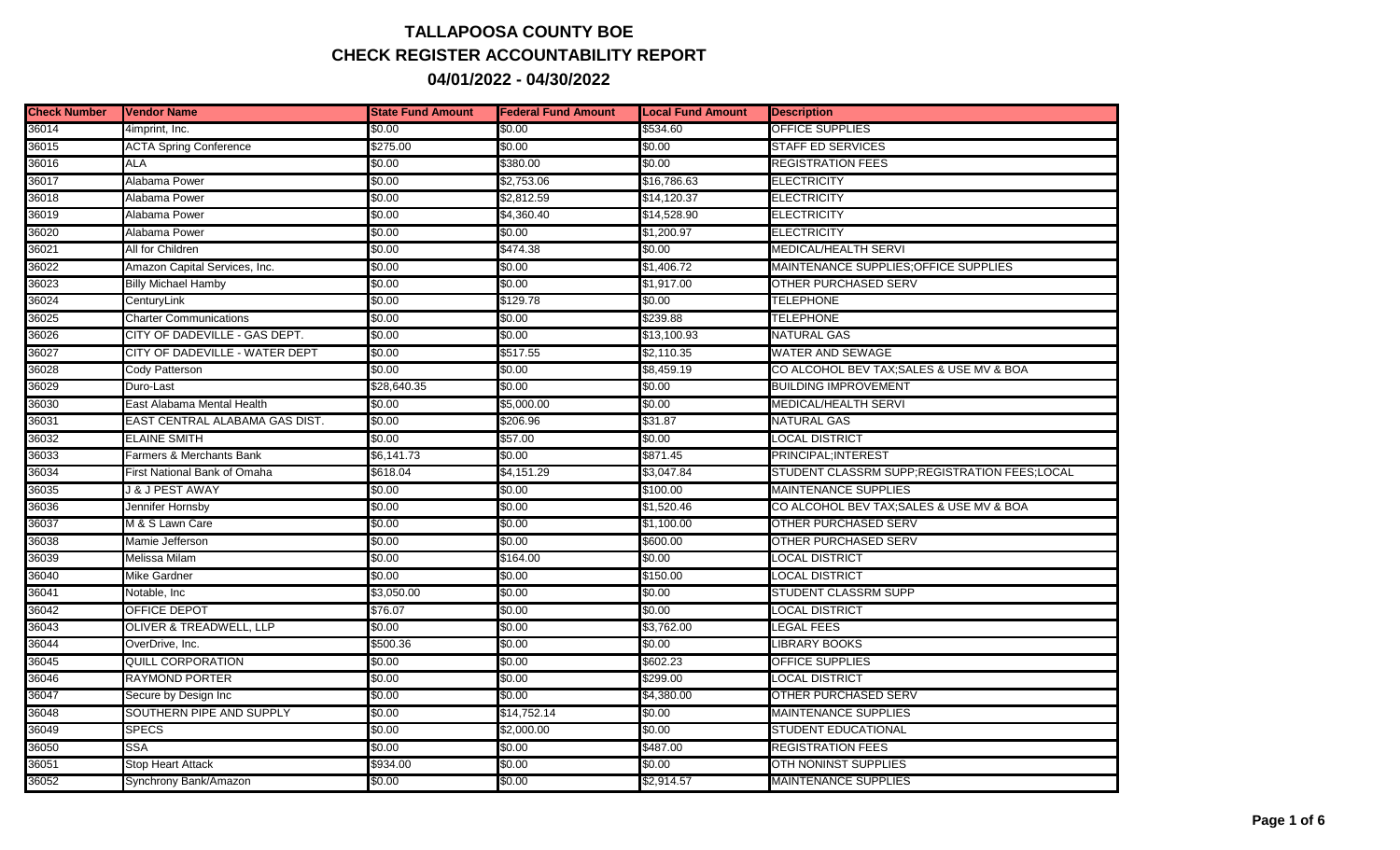| 36053 | TALLAPOOSA RIVER ELECTRIC COOP          | \$0.00     | \$0.00     | \$92.55        | <b>ELECTRICITY</b>                       |
|-------|-----------------------------------------|------------|------------|----------------|------------------------------------------|
| 36054 | Time Warner Cable                       | \$249.94   | \$0.00     | \$0.00         | <b>TELEPHONE</b>                         |
| 36055 | <b>TOMMY THWEATT</b>                    | \$0.00     | \$67.50    | \$82.50        | <b>LOCAL DISTRICT</b>                    |
| 36056 | TOWN OF NEW SITE                        | \$0.00     | \$577.19   | \$2,310.78     | <b>WATER AND SEWAGE</b>                  |
| 36057 | <b>Valley National Bank</b>             | \$3,889.06 | \$0.00     | \$1,016.36     | PRINCIPAL; INTEREST                      |
| 36058 | PNC Bank, N.A.                          | \$0.00     | \$0.00     | \$1,037,191.85 | PRINCIPAL; INTEREST                      |
| 36059 | AGPartsWorldwide, INC.                  | \$0.00     | \$0.00     | \$2,503.80     | NON-CAPITALIZED COMP                     |
| 36060 | Amazon Capital Services, Inc.           | \$2,017.69 | \$0.00     | \$0.00         | <b>STUDENT CLASSRM SUPP</b>              |
| 36061 | Avery Enterprises, Inc.                 | \$405.00   | \$0.00     | \$0.00         | <b>STUDENT CLASSRM SUPP</b>              |
| 36062 | <b>Burton Lawnscape LLC</b>             | \$0.00     | \$0.00     | \$635.00       | <b>OTHER PURCHASED SERV</b>              |
| 36063 | <b>CDW Government</b>                   | \$0.00     | \$0.00     | \$436.44       | <b>MAINTENANCE SUPPLIES</b>              |
| 36064 | <b>Charter Communications</b>           | \$0.00     | \$0.00     | \$119.94       | <b>TELEPHONE</b>                         |
| 36065 | <b>CINDY WORLEY</b>                     | \$0.00     | \$148.89   | \$0.00         | LOCAL DISTRICT                           |
| 36066 | Cintas                                  | \$0.00     | \$107.63   | \$0.00         | <b>MAINTENANCE SUPPLIES</b>              |
| 36067 | CITY OF DADEVILLE - GAS DEPT.           | \$0.00     | \$0.00     | \$5,575.82     | <b>WATER AND SEWAGE</b>                  |
| 36068 | CITY OF DADEVILLE - WATER DEPT          | \$0.00     | \$352.55   | \$2,371.32     | WATER AND SEWAGE                         |
| 36069 | Cynthia Story                           | \$0.00     | \$45.60    | \$0.00         | LOCAL DISTRICT                           |
| 36070 | Debbie Brewer                           | \$0.00     | \$30.00    | \$0.00         | LOCAL DISTRICT                           |
| 36071 | East Alabama Finance                    | \$0.00     | \$0.00     | \$428.55       | <b>OFFICE SUPPLIES</b>                   |
| 36072 | Flowers BakingCo.of Birmingham          | \$0.00     | \$266.22   | \$0.00         | PURCHASED FOOD                           |
| 36073 | <b>FLOYD S FEED AND SEED</b>            | \$750.03   | \$0.00     | \$0.00         | <b>STUDENT CLASSRM SUPP</b>              |
| 36074 | Gwendolyn Arnold                        | \$0.00     | \$0.00     | \$890.00       | <b>OTHER REFUNDS</b>                     |
| 36075 | Hester Hamby                            | \$580.50   | \$0.00     | \$0.00         | LOCAL DISTRICT                           |
| 36076 | Jessie Minniefield                      | \$0.00     | \$101.50   | \$0.00         | <b>LOCAL DISTRICT</b>                    |
| 36077 | John Torry                              | \$0.00     | \$200.00   | \$0.00         | <b>OTHER PURCHASED SERV</b>              |
| 36078 | JT Dozier Distributing LLC              | \$0.00     | \$622.20   | \$0.00         | <b>PURCHASED FOOD</b>                    |
| 36079 | <b>KAREN COLEMEN</b>                    | \$0.00     | \$0.00     | \$291.00       | <b>LOCAL DISTRICT</b>                    |
| 36080 | <b>Kristina Mathews</b>                 | \$0.00     | \$0.00     | \$101.50       | <b>LOCAL DISTRICT</b>                    |
| 36081 | <b>LILA S ENGRAVING</b>                 | \$228.00   | \$0.00     | \$0.00         | <b>STUDENT CLASSRM SUPP</b>              |
| 36082 | Mayfield Dairy                          | \$0.00     | \$777.60   | \$0.00         | PURCHASED FOOD                           |
| 36083 | Melia Hall                              | \$0.00     | \$0.00     | \$32.00        | <b>LOCAL DISTRICT</b>                    |
| 36084 | Merchants Foodservice                   | \$0.00     | \$8,372.35 | \$0.00         | PURCHASED FOOD; FOOD SERV SUPPLIES; FOOD |
| 36085 | MOWREY ELEVATOR COMPANY OF              | \$0.00     | \$0.00     | \$305.57       | <b>MAINTENANCE SUPPLIES</b>              |
| 36086 | <b>NANCY BAKER</b>                      | \$0.00     | \$0.00     | \$64.00        | LOCAL DISTRICT                           |
| 36087 | National Assoc. of Sch. Nurses          | \$0.00     | \$0.00     | \$140.00       | OTH NONINST SUPPLIES                     |
| 36088 | Osborn Foodservice                      | \$0.00     | \$2,278.21 | \$0.00         | <b>PURCHASED FOOD</b>                    |
| 36089 | Page Cotton                             | \$0.00     | \$182.00   | \$0.00         | IN-STATE                                 |
| 36090 | <b>QUALITY PRODUCE</b>                  | \$0.00     | \$1,643.65 | \$0.00         | PURCHASED FOOD                           |
| 36091 | <b>QUILL CORPORATION</b>                | \$0.00     | \$706.16   | \$0.00         | <b>STUDENT CLASSRM SUPP</b>              |
| 36092 | Regions Bank                            | \$2,024.47 | \$0.00     | \$157.29       | PRINCIPAL; INTEREST                      |
| 36093 | Resolutions in Special Educ.            | \$0.00     | \$0.00     | \$2,666.50     | <b>LEGAL FEES</b>                        |
| 36094 | Road Runner Store #4                    | \$0.00     | \$102.88   | \$0.00         | <b>LOCAL DISTRICT</b>                    |
| 36095 | <b>RUSSELL BUILDING SUPPLY</b>          | \$2,006.98 | \$0.00     | \$0.00         | <b>STUDENT CLASSRM SUPP</b>              |
| 36096 | <b>S&amp;S Termite and Pest Control</b> | \$0.00     | \$150.00   | \$0.00         | OTHER PURCHASED SERV                     |
| 36097 | <b>SCHOOL OUTFITTERS</b>                | \$1,458.55 | \$0.00     | \$0.00         | <b>STUDENT CLASSRM SUPP</b>              |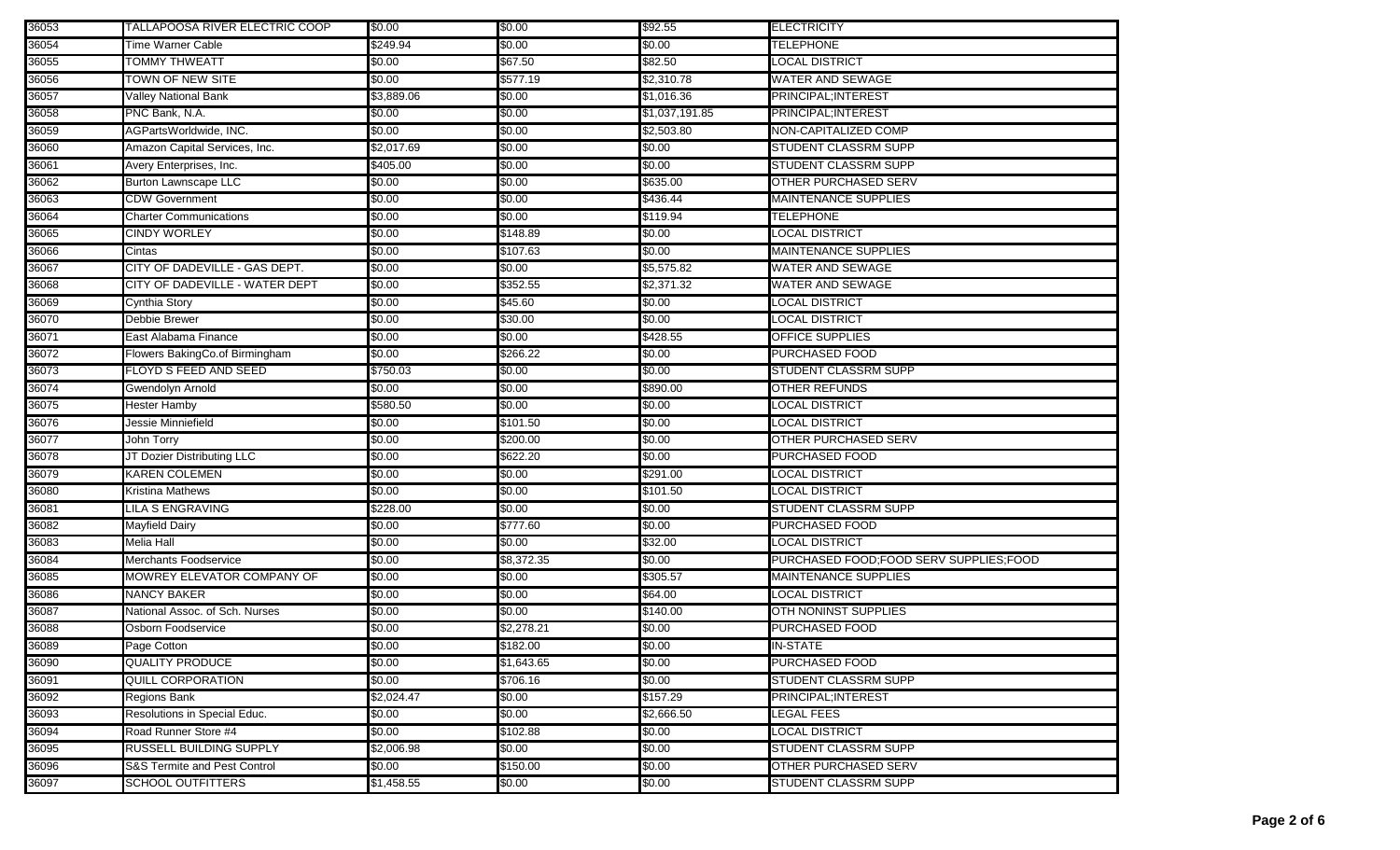| 36098 | <b>SFS OF CENTRAL ALABAMA</b>        | \$0.00      | \$32,587.86 | \$0.00     | PURCHASED FOOD; FOOD SERV SUPPLIES        |
|-------|--------------------------------------|-------------|-------------|------------|-------------------------------------------|
| 36099 | Shakonda Wheeler                     | \$0.00      | \$127.60    | \$0.00     | LOCAL DISTRICT                            |
| 36100 | <b>Time Warner Cable</b>             | \$124.97    | \$0.00      | \$0.00     | TELEPHONE                                 |
| 36101 | Uniti Fiber                          | \$0.00      | \$0.00      | \$3,002.88 | OTHER PURCHASED SERV                      |
| 36102 | Voss Cleaning                        | \$0.00      | \$0.00      | \$990.00   | OTHER PURCHASED SERV                      |
| 36103 | NCS Pearson, Inc                     | \$0.00      | \$212.00    | \$0.00     | <b>TESTING SUPPLIES</b>                   |
| 36104 | <b>Advanced Performance Services</b> | \$742.50    | \$0.00      | \$0.00     | JANITORIAL SUPPLIES                       |
| 36105 | Alabama Assoc. of Sch. Boards        | \$0.00      | \$0.00      | \$662.32   | <b>REGISTRATION FEES</b>                  |
| 36106 | Amazon Capital Services, Inc.        | \$0.00      | \$0.00      | \$3,061.94 | MAINTENANCE SUPPLIES; OFFICE SUPPLIES     |
| 36107 | Apple Inc.                           | \$0.00      | \$0.00      | \$2,231.00 | NON-CAPITALIZED COMP                      |
| 36108 | Associated Paper of Al. LLC          | \$0.00      | \$5,241.69  | \$0.00     | <b>MAINTENANCE SUPPLIES</b>               |
| 36109 | <b>Billy Lane</b>                    | \$85.00     | \$0.00      | \$0.00     | <b>OTHER PURCHASED SERV</b>               |
| 36110 | Cintas                               | \$49.20     | \$29.79     | \$0.00     | JANITORIAL SUPPLIES; MAINTENANCE SUPPLIES |
| 36111 | CONSOLIDATED PIPE & SUPPLY, CO       | \$0.00      | \$0.00      | \$185.00   | <b>MAINTENANCE SUPPLIES</b>               |
| 36112 | <b>DCR</b>                           | \$0.00      | \$0.00      | \$3,180.00 | <b>OTHER PURCHASED SERV</b>               |
| 36113 | <b>EMS LINQ INC</b>                  | \$0.00      | \$1,325.00  | \$0.00     | NON-CAPITALIZED COMP                      |
| 36114 | <b>FLEET PRIDE</b>                   | \$2,193.18  | \$0.00      | \$0.00     | <b>VEHICLE PARTS</b>                      |
| 36115 | Flowers BakingCo.of Birmingham       | \$0.00      | \$1,512.54  | \$0.00     | PURCHASED FOOD                            |
| 36116 | Imagine Learning LLC                 | \$0.00      | \$500.00    | \$0.00     | <b>OTHER PURCHASED SERV</b>               |
| 36117 | <b>INTERSTATE BATTERY SYSTEM</b>     | \$519.80    | \$0.00      | \$0.00     | <b>JANITORIAL SUPPLIES</b>                |
| 36118 | Jenny Brock                          | \$77.70     | \$0.00      | \$0.00     | <b>OTHER PURCHASED SERV</b>               |
| 36119 | <b>JORDAN PETROLEUM</b>              | \$670.25    | \$0.00      | \$0.00     | JANITORIAL SUPPLIES                       |
| 36120 | JT Dozier Distributing LLC           | \$0.00      | \$259.86    | \$0.00     | <b>PURCHASED FOOD</b>                     |
| 36121 | Julie Brock                          | \$79.30     | \$0.00      | \$0.00     | OTHER PURCHASED SERV                      |
| 36122 | <b>KATHY LEDBETTER</b>               | \$0.00      | \$40.50     | \$0.00     | <b>IN-STATE</b>                           |
| 36123 | Kaylan Fuller                        | \$0.00      | \$474.00    | \$0.00     | <b>OTHER PURCHASED SERV</b>               |
| 36124 | Kids First Education, LLC            | \$0.00      | \$1,375.00  | \$0.00     | <b>OTHER PURCHASED SERV</b>               |
| 36125 | LAKE MARTIN FAMILY MEDICINE          | \$420.00    | \$0.00      | \$0.00     | <b>OTHER PURCHASED SERV</b>               |
| 36126 | M & S Lawn Care                      | \$0.00      | \$0.00      | \$800.00   | <b>OTHER PURCHASED SERV</b>               |
| 36127 | <b>Merchants Foodservice</b>         | \$0.00      | \$11,544.06 | \$0.00     | PURCHASED FOOD; FOOD SERV SUPPLIES        |
| 36128 | <b>MOORE S HARDWARE</b>              | \$11.12     | \$0.00      | \$0.00     | <b>JANITORIAL SUPPLIES</b>                |
| 36129 | <b>NRA Solutions</b>                 | \$0.00      | \$772.93    | \$0.00     | TESTING SUPPLIES                          |
| 36130 | nSide, Inc                           | \$4,920.19  | \$0.00      | \$0.00     | SOFTWARE MAINT AGREE                      |
| 36131 | <b>NXTEC USA, LLC</b>                | \$489.07    | \$0.00      | \$0.00     | JANITORIAL SUPPLIES                       |
| 36132 | Page Cotton                          | \$0.00      | \$303.75    | \$0.00     | <b>STUDENT CLASSRM SUPP</b>               |
| 36133 | PAMELA N. HOLLOWAY                   | \$79.30     | \$0.00      | \$0.00     | <b>OTHER PURCHASED SERV</b>               |
| 36134 | <b>Pitney Bowes</b>                  | \$0.00      | \$0.00      | \$555.63   | OFFICE SUPPLIES                           |
| 36135 | PNC Bank, N.A.                       | \$15,456.87 | \$0.00      | \$2,921.28 | PRINCIPAL; INTEREST                       |
| 36136 | PRICARE, P.A.                        | \$367.00    | \$0.00      | \$0.00     | OTHER PURCHASED SERV                      |
| 36137 | <b>QUALITY PRODUCE</b>               | \$0.00      | \$2,543.70  | \$0.00     | PURCHASED FOOD; FOOD SERV SUPPLIES        |
| 36138 | S & S Discount Tire, LLC             | \$191.50    | \$0.00      | \$0.00     | <b>VEHICLE PARTS</b>                      |
| 36139 | BEHAVIORAL HEALTH SYSTEMS, INC       | \$478.00    | \$0.00      | \$0.00     | <b>DRUG TESTING SERV</b>                  |
| 36140 | Savanna Winslett Carleton            | \$0.00      | \$201.00    | \$0.00     | <b>IN-STATE</b>                           |
| 36141 | <b>SFS OF CENTRAL ALABAMA</b>        | \$0.00      | \$10,394.23 | \$0.00     | PURCHASED FOOD; FOOD SERV SUPPLIES        |
| 36142 | Superior Text, LLC                   | \$0.00      | \$1,680.00  | \$0.00     | <b>STUDENT CLASSRM SUPP</b>               |
|       |                                      |             |             |            |                                           |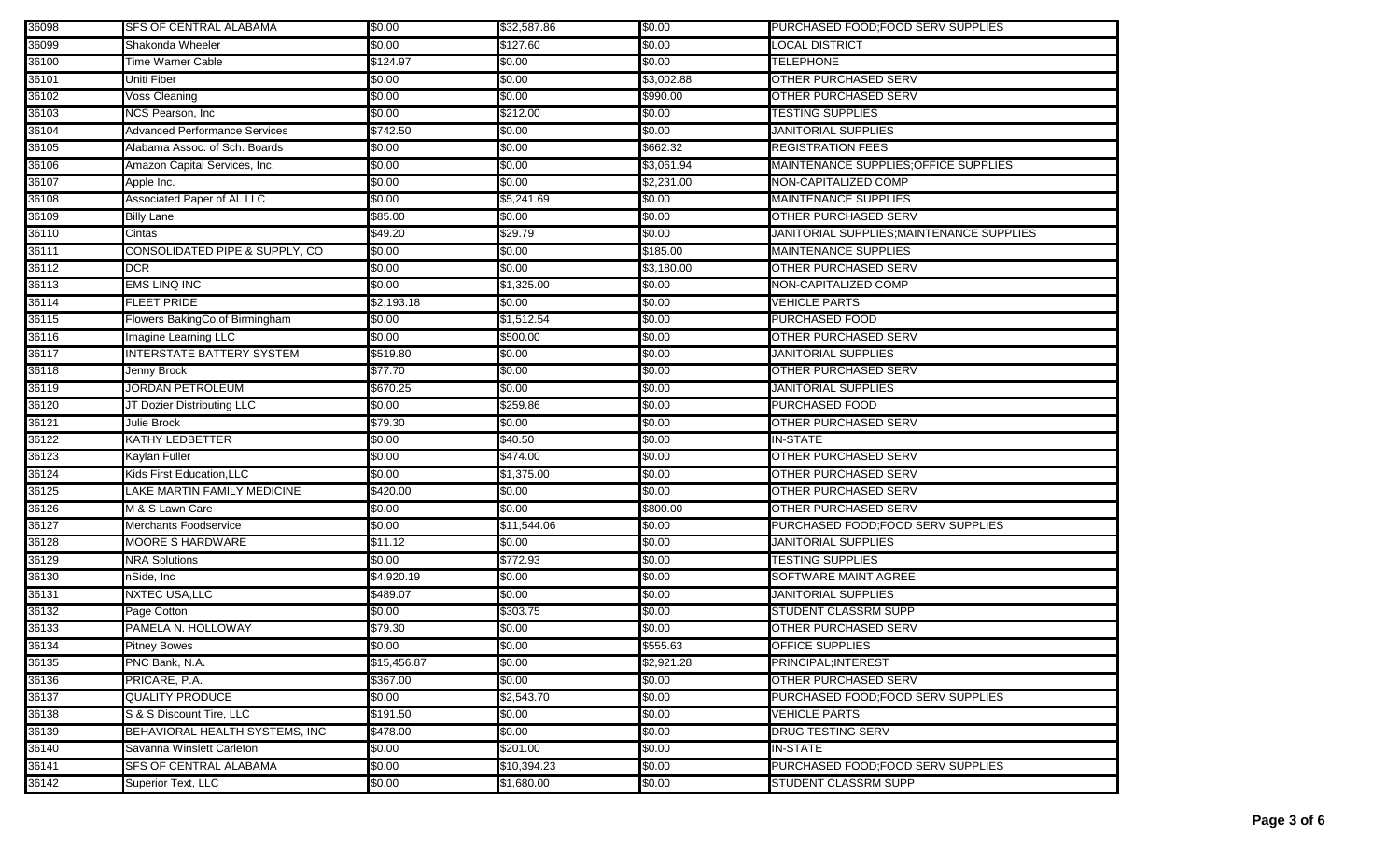| 36143 | Synchrony Bank/Amazon                 | \$0.00      | \$0.00     | \$3,809.31   | MAINTENANCE SUPPLIES: OF FICE SUPPLIES    |
|-------|---------------------------------------|-------------|------------|--------------|-------------------------------------------|
| 36144 | TALLAPOOSA PUBLISHERS INC             | \$0.00      | \$0.00     | \$1,605.00   | <b>ADVERTISING</b>                        |
| 36145 | <b>TAMMY TEMPLETON</b>                | \$273.00    | \$0.00     | \$0.00       | <b>LOCAL DISTRICT</b>                     |
| 36146 | THOMAS AUTO PARTS, DADEVILLE          | \$163.01    | \$0.00     | \$0.00       | <b>JANITORIAL SUPPLIES</b>                |
| 36147 | Toes In The Sand, LLC                 | \$2,452.00  | \$0.00     | \$0.00       | <b>STAFF ED SERVICES</b>                  |
| 36148 | TOWN OF CAMP HILL-WATER & GAS         | \$0.00      | \$0.00     | \$373.44     | NATURAL GAS;WATER AND SEWAGE              |
| 36149 | TRANSPORTATION SOUTH                  | \$686.40    | \$0.00     | \$0.00       | <b>VEHICLE PARTS</b>                      |
| 36150 | Unity School Bus Parts                | \$154.11    | \$0.00     | \$0.00       | <b>JANITORIAL SUPPLIES</b>                |
| 36151 | Verizon Wireless                      | \$0.00      | \$0.00     | \$100.43     | <b>TELEPHONE</b>                          |
| 36152 | <b>Verizon Wireless</b>               | \$1,044.27  | \$508.10   | \$3,608.92   | <b>TELEPHONE</b>                          |
| 36153 | W.H. Thomas Oil Co., Inc.             | \$28,533.49 | \$0.00     | \$0.00       | <b>FUEL-GASOLINE</b>                      |
| 36154 | WASTE MANAGEMENT OF ALABAMA           | \$0.00      | \$4,131.78 | \$1,496.41   | <b>GARBAGE AND WASTE</b>                  |
| 36155 | First Team ConstructionCo., Inc       | \$0.00      | \$0.00     | \$349,788.98 | LAND IMPROVEMENT                          |
| 36156 | <b>Hosey-Lancour Construction LLC</b> | \$0.00      | \$0.00     | \$68,054.20  | LAND IMPROVEMENT                          |
| 36157 | Larry Teel                            | \$0.00      | \$0.00     | \$3,457.00   | <b>OTHER PURCHASED SERV</b>               |
| 36158 | <b>MCKEE AND ASSOCIATES</b>           | \$0.00      | \$0.00     | \$147,516.04 | <b>ARCHITECT</b>                          |
| 36159 | <b>MCKEE AND ASSOCIATES</b>           | \$0.00      | \$0.00     | \$278,610.00 | ARCHITECT                                 |
| 36160 | <b>MCKEE AND ASSOCIATES</b>           | \$0.00      | \$0.00     | \$5,392.21   | <b>ARCHITECT</b>                          |
| 36161 | Palmer Hamilton, LLC.                 | \$0.00      | \$0.00     | \$71,438.40  | <b>BUILDING IMPROVEMENT</b>               |
| 36162 | Volkert, Inc.                         | \$0.00      | \$0.00     | \$19,866.67  | <b>OTHER PURCHASED SERV</b>               |
| 36163 | Airgas USA, LLC                       | \$1,192.98  | \$0.00     | \$351.36     | STUDENT CLASSRM SUPP;MAINTENANCE SUPPLIES |
| 36164 | Alabama Assoc. of Sch. Boards         | \$0.00      | \$0.00     | \$2,070.00   | <b>REGISTRATION FEES</b>                  |
| 36165 | Alabama Dept. of Labor                | \$0.00      | \$0.00     | \$75.00      | <b>MAINTENANCE SUPPLIES</b>               |
| 36166 | Alabama Power                         | \$0.00      | \$2,726.28 | \$14,742.74  | <b>ELECTRICITY</b>                        |
| 36167 | Alabama Power                         | \$0.00      | \$2,205.15 | \$11,750.12  | <b>ELECTRICITY</b>                        |
| 36168 | Alabama Power                         | \$0.00      | \$3,473.07 | \$14,349.72  | <b>ELECTRICITY</b>                        |
| 36169 | Amazon Capital Services, Inc.         | \$0.00      | \$555.78   | \$0.00       | <b>STUDENT CLASSRM SUPP</b>               |
| 36170 | Amazon Capital Services, Inc.         | \$0.00      | \$0.00     | \$398.13     | <b>OFFICE SUPPLIES</b>                    |
| 36171 | Amazon Capital Services, Inc.         | \$1,732.11  | \$0.00     | \$0.00       | STUDENT CLASSRM SUPP                      |
| 36172 | AMERICAN LOCK AND KEY, INC.           | \$0.00      | \$0.00     | \$296.50     | <b>MAINTENANCE SUPPLIES</b>               |
| 36173 | <b>Cameron Elliott</b>                | \$0.00      | \$937.50   | \$0.00       | MEDICAL/HEALTH SERVI                      |
| 36174 | <b>Cameron Elliott</b>                | \$0.00      | \$95.00    | \$0.00       | LOCAL DISTRICT                            |
| 36175 | Casey Davis                           | \$0.00      | \$0.00     | \$1,191.09   | LOCAL DISTRICT                            |
| 36176 | City of Dadeville                     | \$0.00      | \$0.00     | \$3,427.91   | <b>OTHER PURCHASED SERV</b>               |
| 36177 | Cody Patterson                        | \$0.00      | \$0.00     | \$11,851.44  | CO ALCOHOL BEV TAX;SALES & USE MV & BOA   |
| 36178 | <b>DCR</b>                            | \$0.00      | \$0.00     | \$2,500.00   | LEASES                                    |
| 36179 | ST.OF AL-DEPARTMNET OF FINANCE        | \$0.00      | \$0.00     | \$4,770.00   | INSURANCE SERVICES                        |
| 36180 | East Alabama Mental Health            | \$0.00      | \$5,000.00 | \$0.00       | MEDICAL/HEALTH SERVI                      |
| 36181 | Elite Telcom and Data                 | \$0.00      | \$0.00     | \$2,665.00   | <b>OTHER PURCHASED SERV</b>               |
| 36182 | Flowers BakingCo.of Birmingham        | \$0.00      | \$950.24   | \$0.00       | PURCHASED FOOD                            |
| 36183 | <b>GRAINGER</b>                       | \$0.00      | \$205.73   | \$0.00       | <b>MAINTENANCE SUPPLIES</b>               |
| 36184 | INTERSTATE ELECTRICAL SUPPLY          | \$0.00      | \$0.00     | \$890.30     | <b>MAINTENANCE SUPPLIES</b>               |
| 36185 | ITS, Inc. A Uniti Company             | \$0.00      | \$0.00     | \$30,058.05  | <b>SOFTWARE MAINT AGREE</b>               |
| 36186 | Jeffs Appliance & Furniture           | \$0.00      | \$0.00     | \$2,599.00   | <b>MAINTENANCE SUPPLIES</b>               |
| 36187 | Jennifer Hornsby                      | \$0.00      | \$0.00     | \$2,130.18   | CO ALCOHOL BEV TAX; SALES & USE MV & BOA  |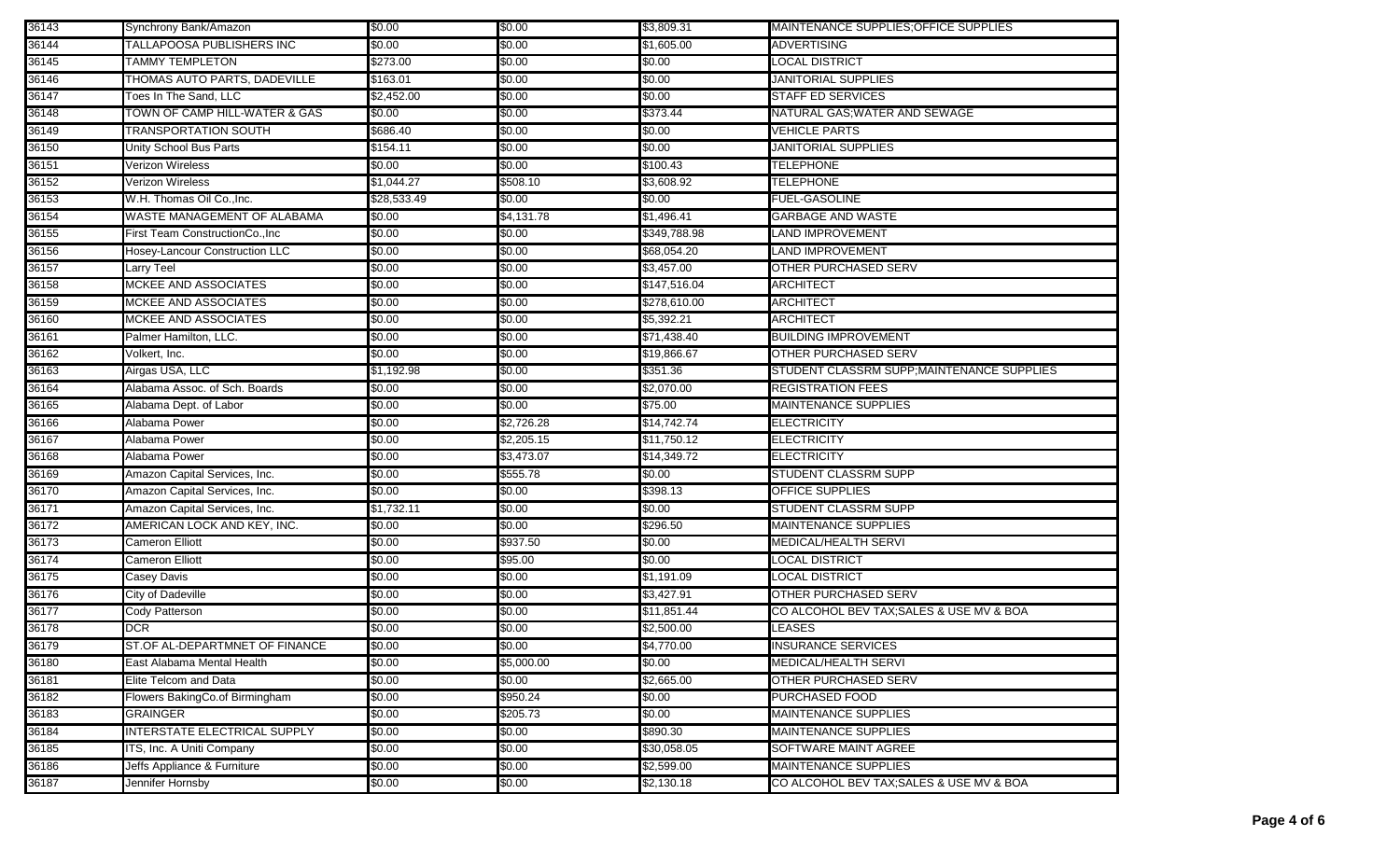| 36188 | Jenny Knox                        | \$0.00     | \$130.50    | \$0.00      | <b>LOCAL DISTRICT</b>                      |
|-------|-----------------------------------|------------|-------------|-------------|--------------------------------------------|
| 36189 | Johnson Controls Fire             | \$0.00     | \$0.00      | \$1,026.00  | <b>MAINTENANCE SUPPLIES</b>                |
| 36190 | JONES-MCLEOD, INC.                | \$0.00     | \$133.11    | \$0.00      | <b>MAINTENANCE SUPPLIES</b>                |
| 36191 | JT Dozier Distributing LLC        | \$0.00     | \$671.16    | \$0.00      | <b>PURCHASED FOOD</b>                      |
| 36192 | Lakeshore Learning Materials      | \$2,992.89 | \$0.00      | \$0.00      | <b>STUDENT CLASSRM SUPP</b>                |
| 36193 | Mega Conference Registration      | \$0.00     | \$825.00    | \$0.00      | <b>REGISTRATION FEES</b>                   |
| 36194 | Melissa Milam                     | \$0.00     | \$143.50    | \$0.00      | <b>LOCAL DISTRICT</b>                      |
| 36195 | Merchants Foodservice             | \$0.00     | \$16,221.03 | \$0.00      | PURCHASED FOOD; FOOD SERV SUPPLIES         |
| 36196 | <b>Metro Trailer</b>              | \$0.00     | \$0.00      | \$695.00    | <b>MAINTENANCE SUPPLIES</b>                |
| 36197 | <b>MICHELLE BAYNES</b>            | \$0.00     | \$2,302.30  | \$0.00      | <b>MEDICAL/HEALTH SERVI</b>                |
| 36198 | <b>Nelson Electric Motors</b>     | \$0.00     | \$0.00      | \$181.46    | <b>MAINTENANCE SUPPLIES</b>                |
| 36199 | Osborn Foodservice                | \$0.00     | \$2,176.48  | \$0.00      | <b>PURCHASED FOOD</b>                      |
| 36200 | <b>QUALITY PRODUCE</b>            | \$0.00     | \$3,362.65  | \$0.00      | <b>PURCHASED FOOD</b>                      |
| 36201 | <b>QUILL CORPORATION</b>          | \$0.00     | \$289.74    | \$0.00      | STUDENT CLASSRM SUPP                       |
| 36202 | Reapportuionment Office           | \$0.00     | \$0.00      | \$470.00    | LEGAL FEES                                 |
| 36203 | SFS OF CENTRAL ALABAMA            | \$0.00     | \$29,908.70 | \$0.00      | PURCHASED FOOD; FOOD SERV SUPPLIES         |
| 36204 | SOUTHERN PIPE AND SUPPLY          | \$0.00     | \$0.00      | \$4,109.56  | MAINTENANCE SUPPLIES                       |
| 36205 | T.M.H. Lift Trucks                | \$682.29   | \$0.00      | \$0.00      | <b>STUDENT CLASSRM SUPP</b>                |
| 36206 | TALLAPOOSA PUBLISHERS INC         | \$0.00     | \$0.00      | \$402.87    | ADVERTISING;MAGAZINES/PERIODICAL           |
| 36207 | TALLAPOOSA RIVER ELECTRIC COOP    | \$0.00     | \$0.00      | \$115.28    | <b>ELECTRICITY</b>                         |
| 36208 | The Gallini Group                 | \$0.00     | \$0.00      | \$5,150.00  | LEGAL FEES                                 |
| 36209 | THOMAS AUTO PARTS, DADEVILLE      | \$0.00     | \$0.00      | \$17.98     | <b>MAINTENANCE SUPPLIES</b>                |
| 36210 | <b>TOWN OF NEW SITE</b>           | \$0.00     | \$335.25    | \$1,341.00  | <b>WATER AND SEWAGE</b>                    |
| 36211 | Wittichen Supply Company          | \$0.00     | \$979.36    | \$2,618.21  | <b>MAINTENANCE SUPPLIES</b>                |
| 36212 | Alabama Power                     | \$0.00     | \$0.00      | \$890.46    | <b>ELECTRICITY</b>                         |
| 36213 | <b>American Osment</b>            | \$0.00     | \$10,118.18 | \$867.60    | <b>MAINTENANCE SUPPLIES</b>                |
| 36214 | Associated Paper of Al. LLC       | \$0.00     | \$0.00      | \$25,689.91 | MAINTENANCE SUPPLIES                       |
| 36215 | <b>ASTA</b>                       | \$650.00   | \$0.00      | \$0.00      | <b>IN-STATE</b>                            |
| 36216 | <b>AT&amp;T ATLANTA</b>           | \$0.00     | \$1,032.03  | \$1,381.57  | <b>TELEPHONE</b>                           |
| 36217 | Best Copy Products, Inc.          | \$0.00     | \$0.00      | \$754.88    | <b>OFFICE SUPPLIES</b>                     |
| 36218 | <b>Billy Michael Hamby</b>        | \$0.00     | \$0.00      | \$3,964.00  | <b>OTHER PURCHASED SERV</b>                |
| 36219 | Bishop, Colvin, Johnson&Kent, LLC | \$0.00     | \$0.00      | \$190.00    | LEGAL FEES                                 |
| 36220 | <b>CDW Government</b>             | \$1,428.69 | \$0.00      | \$0.00      | <b>STUDENT CLASSRM SUPP</b>                |
| 36221 | CenturyLink                       | \$0.00     | \$87.82     | \$0.00      | TELEPHONE                                  |
| 36222 | Cintas                            | \$0.00     | \$61.60     | \$0.00      | <b>MAINTENANCE SUPPLIES</b>                |
| 36223 | Farmers & Merchants Bank          | \$5,991.40 | \$0.00      | \$1,021.78  | PRINCIPAL; INTEREST                        |
| 36224 | First National Bank of Omaha      | \$0.00     | \$37,512.95 | \$4,484.21  | PURCHASED FOOD;OFFICE SUPPLIES;MAINTENANCE |
| 36225 | Flowers BakingCo.of Birmingham    | \$0.00     | \$1,002.72  | \$0.00      | <b>PURCHASED FOOD</b>                      |
| 36226 | Harris School Solutions           | \$0.00     | \$0.00      | \$2,900.00  | SOFTWARE MAINT AGREE                       |
| 36227 | <b>J &amp; J PEST AWAY</b>        | \$0.00     | \$0.00      | \$100.00    | <b>MAINTENANCE SUPPLIES</b>                |
| 36228 | JT Dozier Distributing LLC        | \$0.00     | \$519.72    | \$0.00      | PURCHASED FOOD                             |
| 36229 | Lone Oak Farm                     | \$0.00     | \$640.00    | \$0.00      | <b>PURCHASED FOOD</b>                      |
| 36230 | M & S Lawn Care                   | \$0.00     | \$0.00      | \$800.00    | <b>OTHER PURCHASED SERV</b>                |
| 36231 | Mamie Jefferson                   | \$0.00     | \$0.00      | \$600.00    | OTHER PURCHASED SERV                       |
| 36232 | Merchants Foodservice             | \$0.00     | \$7,971.47  | \$0.00      | PURCHASED FOOD; FOOD SERV SUPPLIES         |
|       |                                   |            |             |             |                                            |